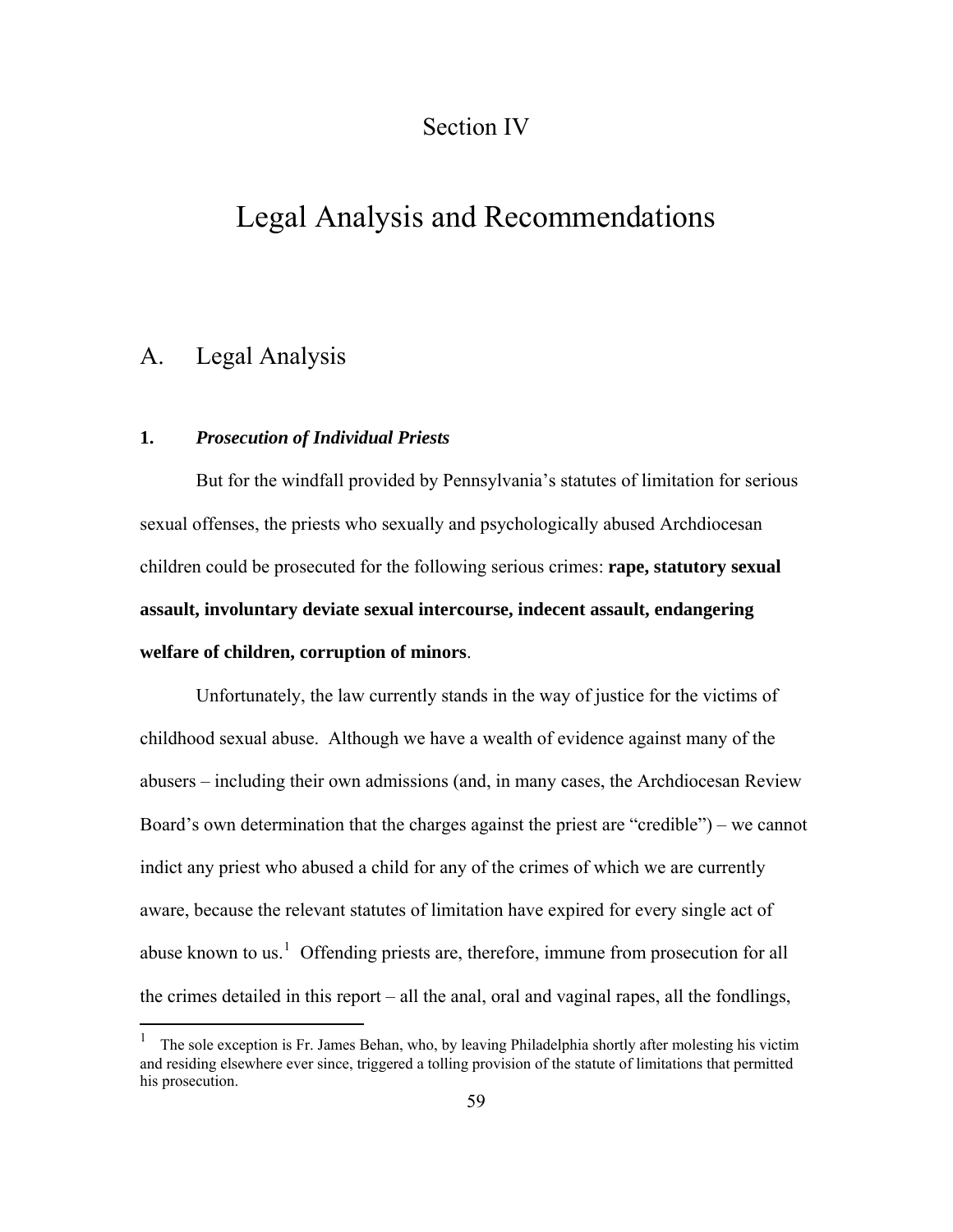all the caressings, and all the unwanted and inappropriate touchings and undressings they perpetrated upon Archdiocesan children. Nothing changes this result – not the severity of the sexual assault, the degree of force or psychological coercion, or the age of the victim at the time of the abuse. Under present Pennsylvania law, the single, dispositive fact is the date of the final act of abuse, and we do not know of any act of priest child sexual abuse recent enough to permit prosecution in the Commonwealth under the current statutes of limitation.

 Pennsylvania's statutes of limitation for sexual crimes have been revised numerous times since 1982. The most recent amendment, as of 2002, requires child sexual abuse cases to be initiated by the date of the child victim's  $30<sup>th</sup>$  birthday. The experts have told us that this statute is still too short. We ourselves have seen that many victims do not come forward until deep into their thirties, forties and even later. Moreover, even the 2002 amendment cannot be applied to the cases we have seen, because changes that lengthen a limitations period cannot be used to revive criminal prosecutions that were already barred under the original deadline – as the United States Supreme Court has recently made clear. *See Stogner v. California*, 539 U.S. 607 (2003).

 Thus, in order to determine whether prosecutable cases existed, it was necessary to begin by examining the law as it stood when particular incidents of abuse were occurring. This turned out to be a complicated process. Our review showed that, until July 11, 1982, the statute of limitations barred any prosecution not commenced within two years of the date of the crime for all sexual crimes other than involuntary deviate sexual intercourse, which had a five-year statute of limitations. Beginning on July 12, 1982, rape and incest became five-year statute of limitations crimes. Then, from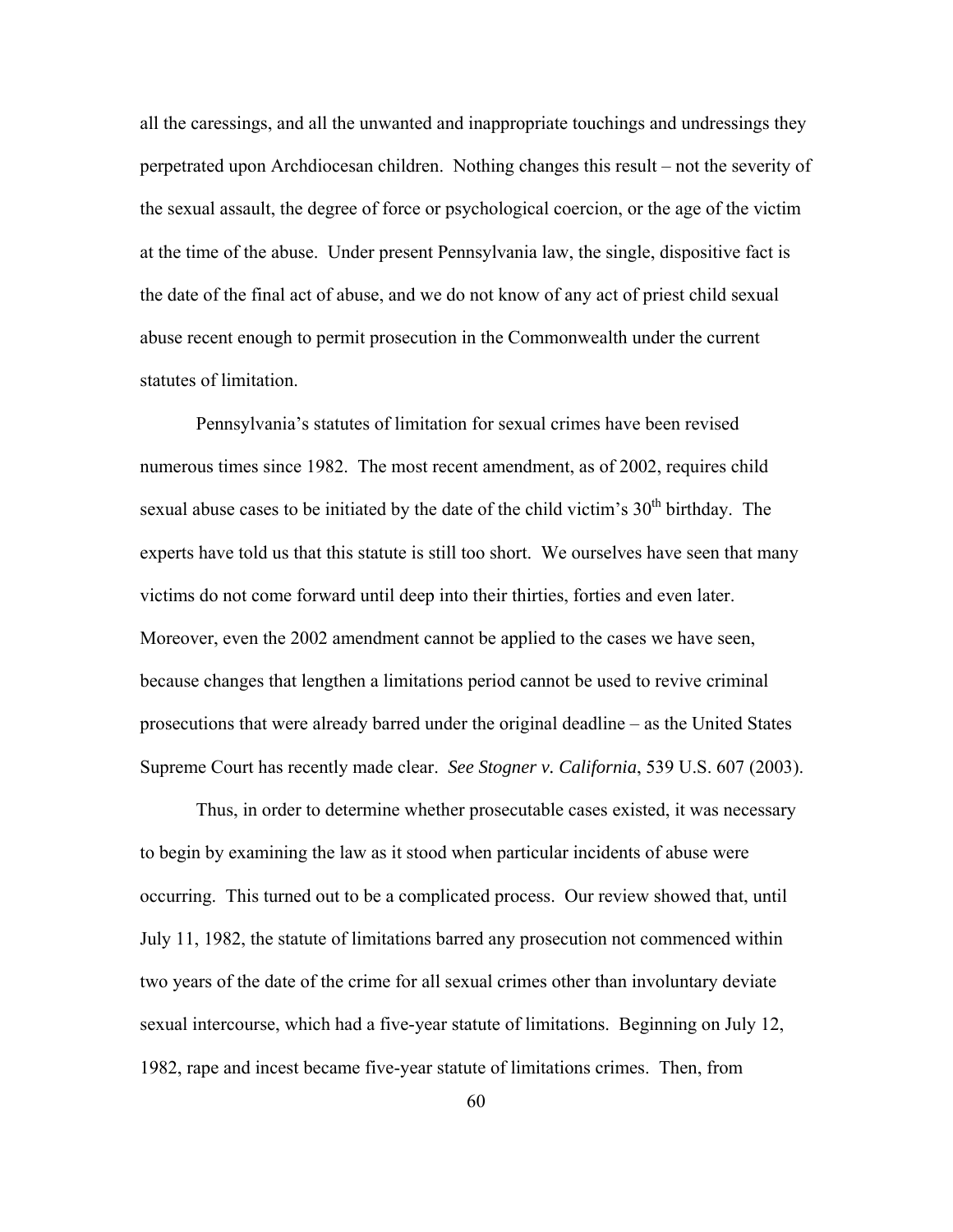September 8, 1985, through February 17, 1991, an amendment to the statute provided the statute was tolled (did not run) prior to the child's eighteenth birthday for crimes involving injury to the child caused by a "person responsible for the child's welfare."

 From February 18, 1991, through May 29, 1995, the statute of limitations barred any prosecution not commenced within five years of the child victim's eighteenth birthday for involuntary deviate sexual intercourse, incest, and rape, and within two years for statutory rape, aggravated indecent assault, indecent assault, indecent exposure, endangering welfare of children, corruption of minors, and sexual abuse of children. From May 30, 1995, through August 26, 2002, the statute of limitations became five years for the crimes of statutory rape, sexual assault, and aggravated indecent assault. From August 27, 2002, through the present, the statute of limitations bars any prosecution not commenced within twelve years after the child victim's eighteenth birthday for involuntary deviate sexual intercourse, rape, statutory sexual assault, sexual assault, aggravated indecent assault, incest, and sexual abuse of children. For all other sexual crimes, the limitations period is two years after the child victim's eighteenth birthday.

 As mentioned, none of these numerous extensions of the statute of limitations can be applied retroactively to crimes that were already immunized from prosecution; we are stuck with the statutes of limitations that were in effect at the time of the abuse. As a result:

 1) No priest can be prosecuted for sexually abusing a child prior to July 12, 1982. Assuming a July 11, 1982 act of involuntary deviate sexual intercourse (the offense with the longest statute of limitation at the time), prosecution would have had to commence by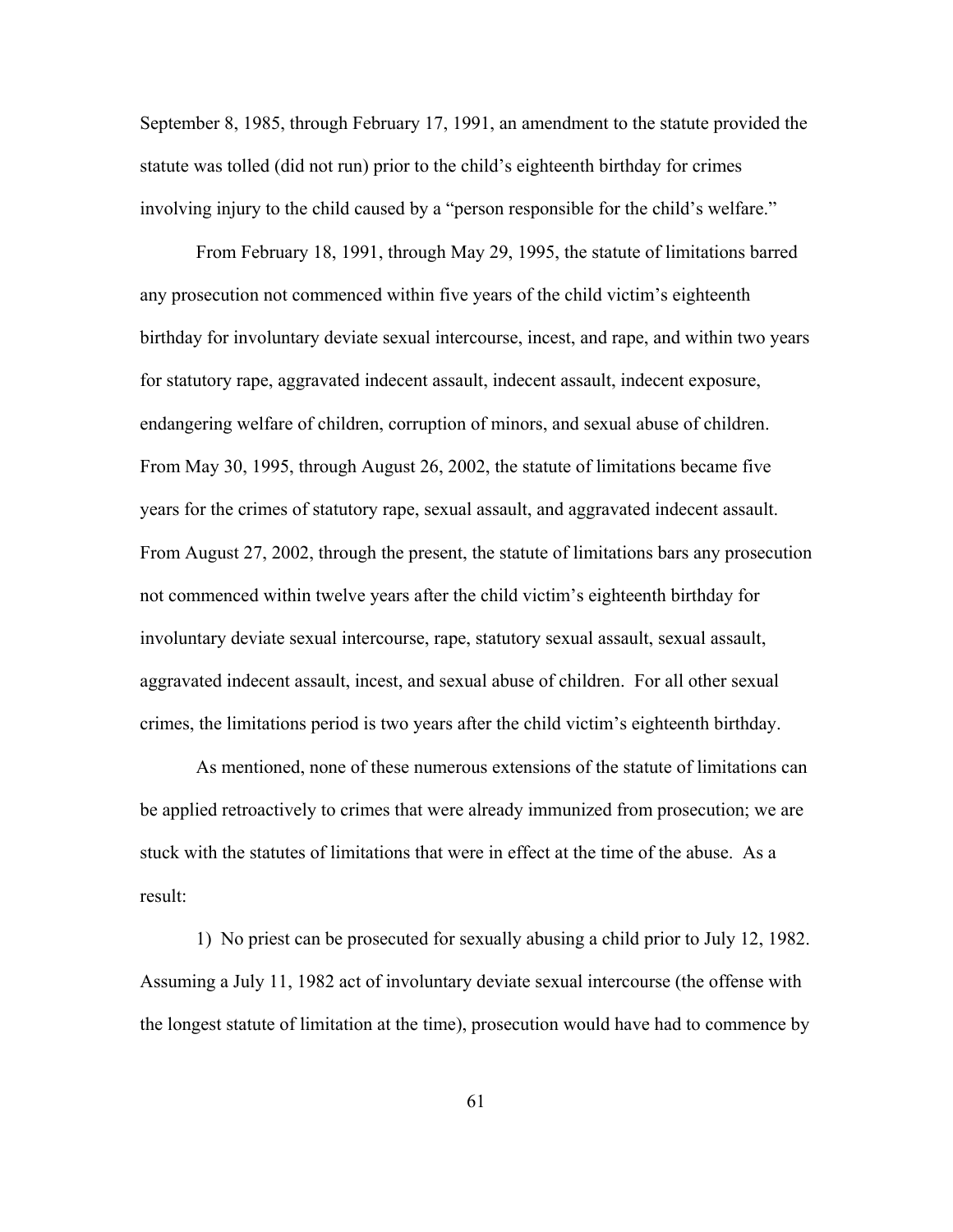July 10, 1987. Because no reports had been made to law enforcement by that date, the statute of limitation operates as an absolute bar to prosecution for any such offense.

 2) No priest can be prosecuted for sexually abusing a child prior to September 7, 1985. As reflected elsewhere in this Report, we have heard evidence of numerous instances of abuse before that date. Assuming a September 6, 1985 crime with a fiveyear statute of limitations, prosecution would have had to be commenced by September 5, 1990. Because the abuse was still successfully hidden at that point, the statute of limitation operates as an absolute bar to prosecution.

 3) No priest can currently be prosecuted for sexually abusing a child prior to February 17, 1991, based on the evidence now before us, although such a prosecution is not impossible. The amended version of the statute of limitations that became effective on September 8, 1985 tolls (stops the running of) the statute at all times prior to the child victim's eighteenth birthday where the abuse involves injury to the child and is inflicted by "a person responsible for the child's welfare." Therefore, if, for example, a sevenyear-old had been the victim of rape by a priest before February 17, 1991, the statute of limitations would not bar that prosecution, provided that the court found that the priest was a "person responsible for the child's welfare" under the statute and that the crime "involved injury to the person of the child." The seven-year-old would not have turned 18 until 2002 and so the five-year statute of limitations would allow the commencement of prosecution until 2007.

 By contrast, if a priest had subjected a thirteen-year-old victim to the same crime in 1991, prosecution would be barred by the statute of limitations. Even assuming the priest were found to be responsible for child's welfare and the crime were found to have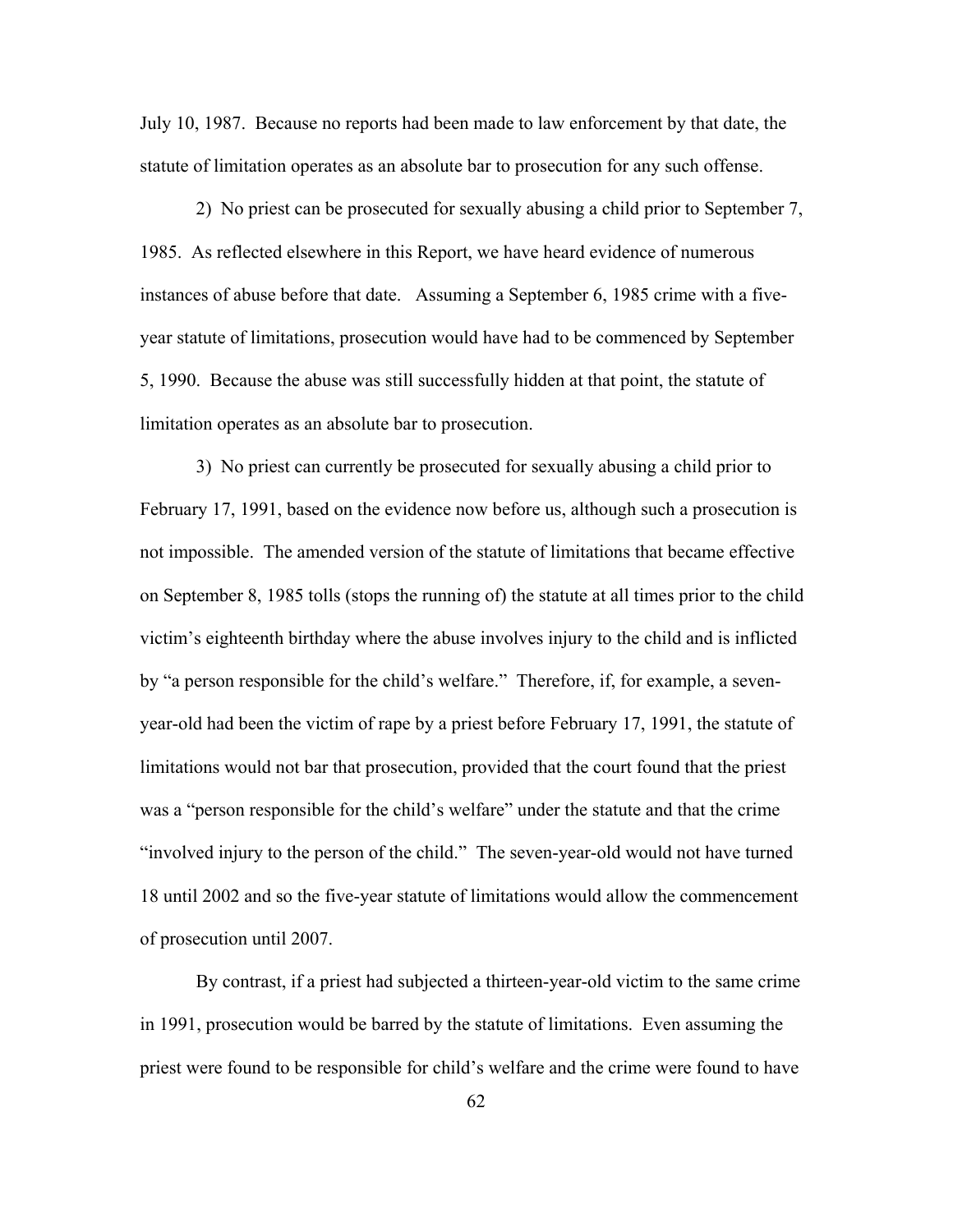caused injury to the person of the child, the statute of limitations would have begun to run in 1996 when the child turned 18 and the five-year statute would have run fully in 2001.

 4) Similarly, no priest can currently be prosecuted for sexually abusing a child prior to May 29, 1995, based on the evidence now before us, although such a prosecution is not impossible. The amended version of the statute of limitations that became effective on February 18, 1991 tolls the statute at all times prior to the child victim's eighteenth birthday regardless of the abuser. It is quite likely, in our view, that children were sexually abused during that time period. The tolling provision in effect at that point would have prevented the statute of limitations from running at any time prior to the child victim's eighteenth birthday, and could therefore permit a timely prosecution. For example, if someone who is twenty-three years old today was abused in May 1995, the perpetrator could be prosecuted. However, we currently know of no victim who fits those criteria. Ironically, the more recent the abuse, the less likely it is that the child victim would be ready to report the crime.

5) The same rules apply to the prosecution of priests who sexually abused children prior to August 26, 2002.

 6) Finally, prosecution of a priest who abused a child after August 27, 2002 could also go forward.But we have no evidence from any such recent victim at this time.

Undoubtedly, this analysis must seem capricious and hypertechnical to the average citizen; that is exactly how it seemed to us. And that is why we have concluded that the prosecution of clergy sexual abuse is being stymied by arbitrary and mechanical procedural rules, not by any overriding principle of justice or fairness. Recent efforts by our legislature to extend the statute of limitations are commendable. But in the end, as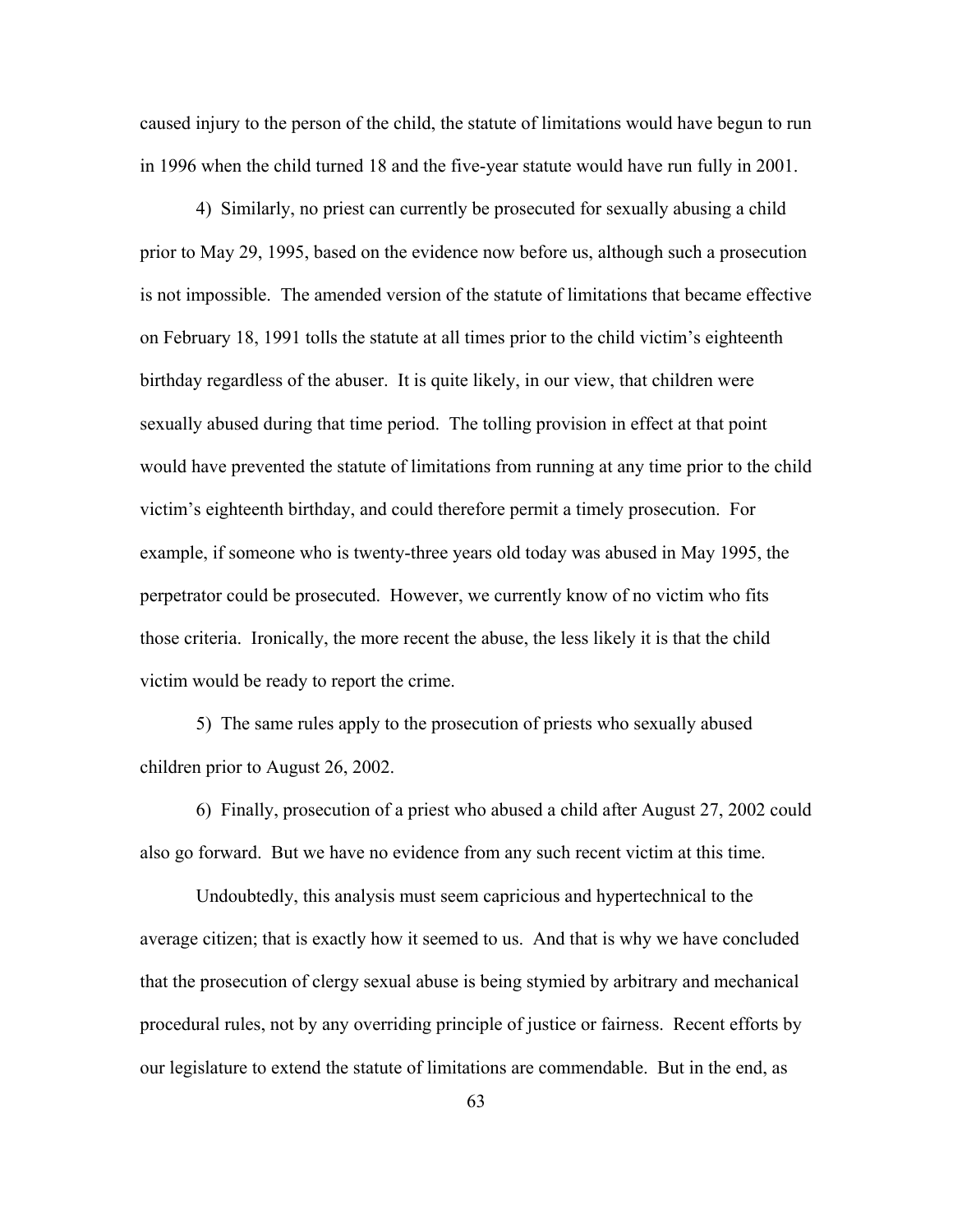we formally recommend later in this section, there should be no statute of limitations for childhood sexual abuse. The law must be changed.

### **2.** *Prosecution of Archdiocesan Officials*

Existing law in Pennsylvania is equally inadequate to permit us to charge the leaders of the Archdiocese.We have already reviewed the extensive evidence that Archdiocese officials behaved disgracefully in response to the crisis of priest sexual abuse of children. Cardinal Bevilacqua, Cardinal Krol, and their top aides all abdicated their duty to protect children. They concealed priests' sexual abuses instead of exposing them. We considered three categories of possible crimes arising from these actions. Unfortunately, none provide prosecutable offenses against the Archdiocese officials.

### *Conspiracy/Accomplice Liability for Sexual Abuse of Children*

 There is no doubt that the Cardinals and their top aides knew that Philadelphia priests were sexually abusing children. There is no doubt that these officials engaged in a continuous, concerted campaign of cover-up over the priests' sexual offenses. To establish conspiracy or accomplice liability for those crimes, however, the law requires more than knowledge or concealment. A conspirator or accomplice must have the specific intent required for the underlying offense. That is, a conspirator or accomplice to a crime like rape, for example, must share the goal that a rape occur, even if he does not participate in the physical act.

 While the actions of the Archdiocese leaders clearly facilitated rapes and other sexual offenses, and ensured that more would occur, the evidence before us did not demonstrate that the leaders acted with the specific goal of causing additional sexual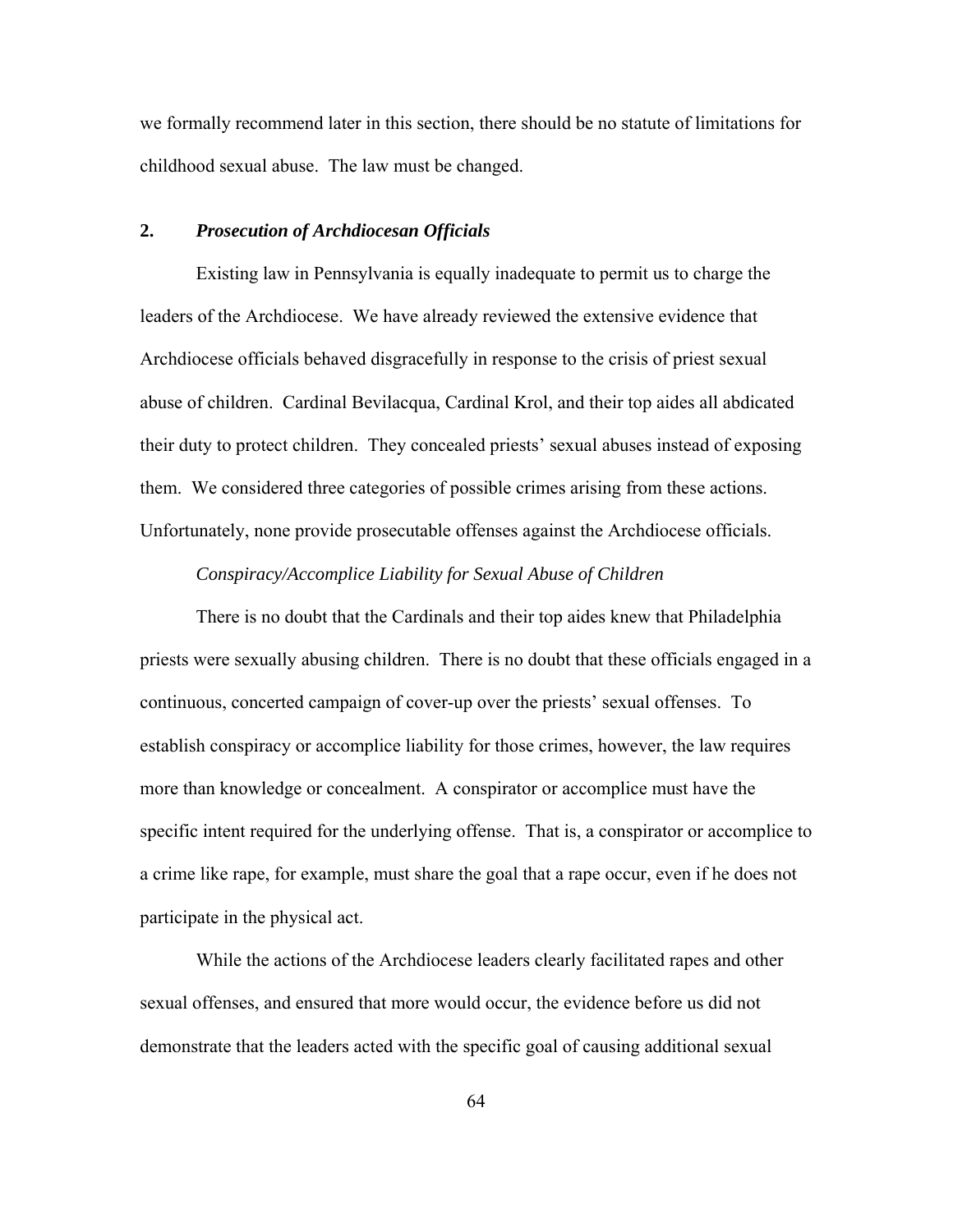violations. Instead their goal was to protect against "scandal" at any cost, without the slightest concern for the consequences to children. Let us caution: we do not mean to imply here that the motives of the Archdiocese officials were less blameworthy than those of abusive priests. Indeed, judged on a moral scale, the opposite conclusion might be reached; and we trust that someday there will be such judgment. Under Pennsylvania law, however, the actions of the Cardinals and their aides do not expose them to conspiracy or accomplice liability for the sexual assaults committed by individual priests.

### *Direct Liability for Endangering Welfare of Children*

 Even if the Archdiocese leaders did not display a specific intent to cause sexual assaults, they clearly knew that their actions were endangering children. That conduct in itself potentially gave rise to criminal liability for a number of offenses. Ultimately, however, we concluded that weaknesses in the law – especially the statute of limitations – preclude prosecution on this basis.

 In the common sense of the term, the actions of the church hierarchy clearly constituted endangerment of the welfare of children. The Archdiocese officials permitted abusive priests to maintain their special access to young victims, and even arranged new venues for the abusers when the heat became too much in their old parishes. As defined under the law, however, the offense of endangering welfare of children is too narrow to support a successful prosecution of the decision-makers who were running the Archdiocese. The statute confines its coverage to parents, guardians, or other persons "supervising the welfare of a child." High-level Archdiocese officials, however, were far removed from any direct contact with children. Perhaps that remove made it easier for the officials to remain so apathetic about the sexual assaults that resulted from their actions. But it should not insulate them from criminal liability. We make appropriate recommendations to close this legal ambiguity in Part B. of this section. We also looked at related charges. Recklessly endangering another person makes it a crime to engage in reckless conduct that places the victim in danger of death or "serious bodily injury." Plainly, the Archdiocese officials recklessly placed children in danger of sexual abuse. As defined by statute, however, the "serious bodily injury" required for this offense is legally distinct from sexual abuse.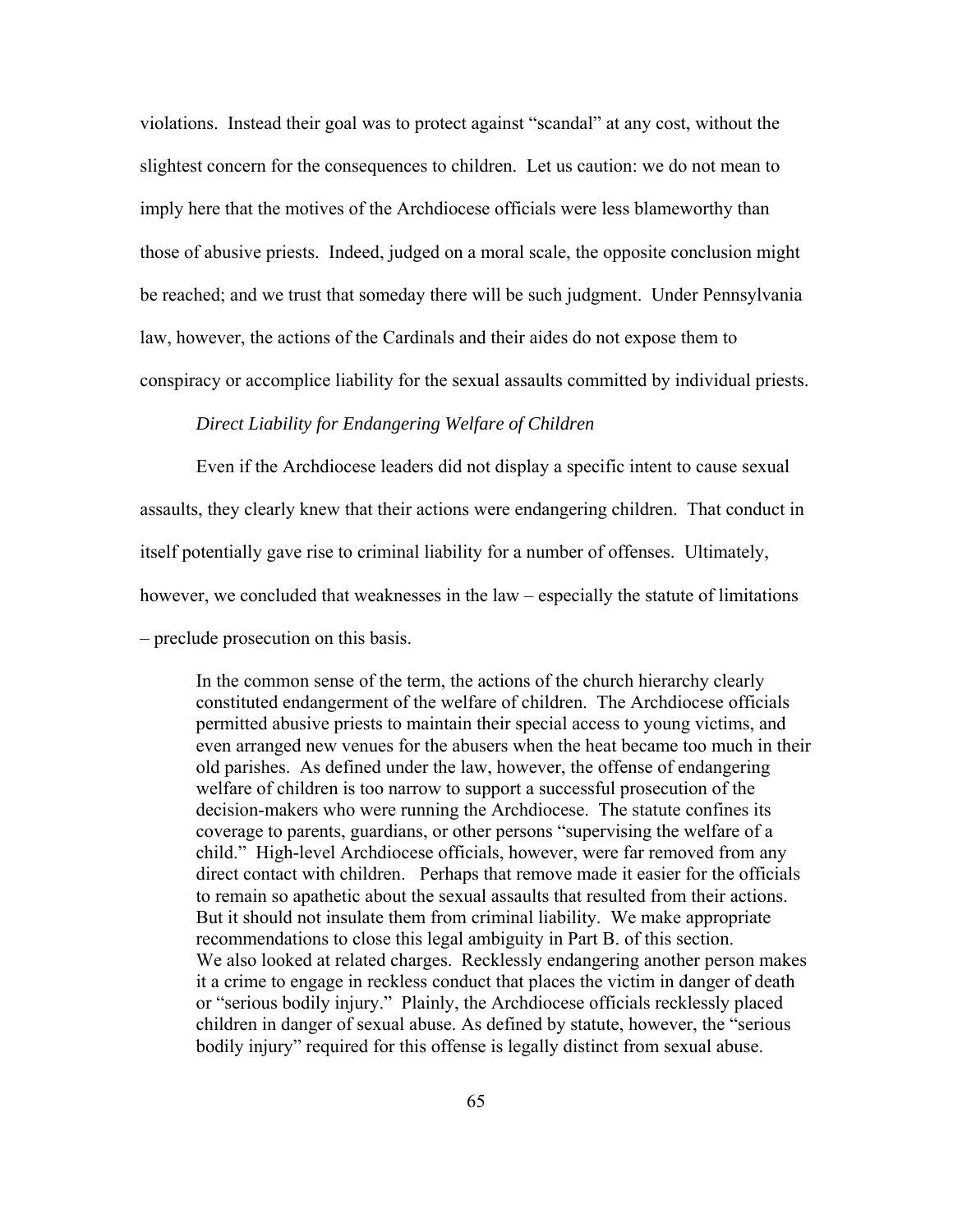The crime of corruption of minors punishes those who by any act corrupt or tend to corrupt the morals of a minor. This offense, however, presents the same attenuation problem arising with endangering welfare of children. The Cardinals and high aides in their quiet corridors of power were quite distant from the boys and girls affected by the cover-up. The offense of corruption of minors does not readily reach such indirect conduct, however foreseeable its impact.

 In any case, there is a more immediate impediment to charges based on crimes in this category: the statute of limitations. The available statute for these offenses is even shorter than that for the sex crimes addressed earlier. Because of the success of the cover-up, and because of the reluctance of more recent victims to come forward yet, the conduct we know about is too old to support a prosecution for endangering/corrupting offenses.

#### *Crimes Against the Administration of Justice*

 The handling of priest sexual abuse by Archdiocese officials was designed to do more than hide the abuse from parishioners: the hope was to hide it from police as well. The sexual assaults clearly constituted crimes; at least one priest employed by the diocese had been prosecuted; and surely the Church did not want law enforcement officers carting dozens more away. Accordingly, we considered the class of offenses involving obstruction of justice. Unfortunately, we again found that legal definitions and statute of limitations problems would prevent prosecution.

 The crime of obstructing administration of law requires that the obstruction constitute force, violence, physical interference, breach of official duty, or other unlawful act. Here we did not have evidence of actual force or violence or similar unlawful acts,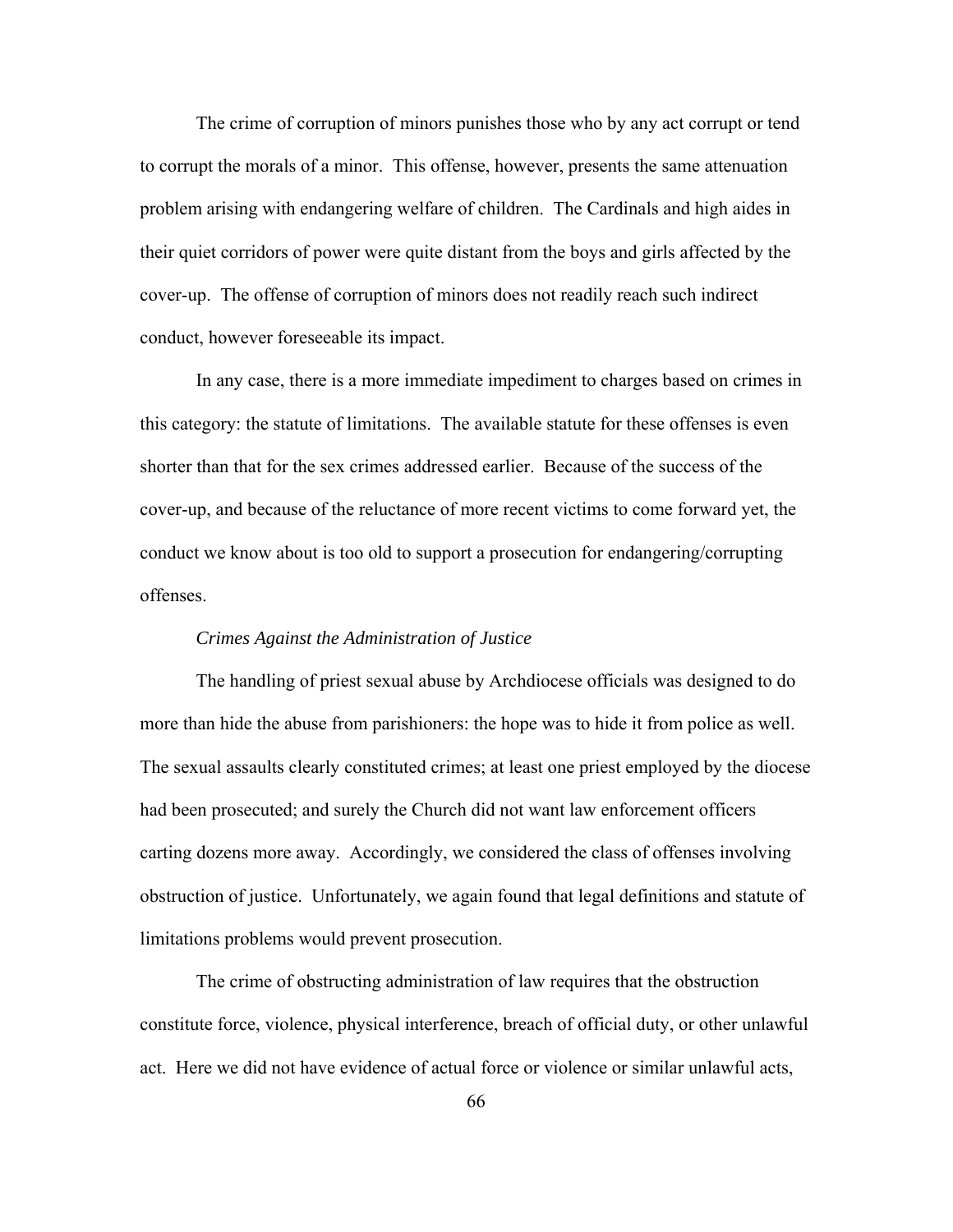and the "breach of official duty" provision applies only to public officials, not private parties such as the church leaders.

 We also considered the crime of hindering apprehension or prosecution. This offense, however, primarily applies to harboring or concealing a fugitive for whom the police are looking. Because sexual assaults by priests almost never came to the attention of law enforcement, there was no occasion for such hindering.

 The story is similar for the crime of tampering with or fabricating physical evidence. Tampering requires the belief that an official proceeding or investigation is pending or about to be instituted. Archdiocese officials knew, however, that reports of priest sexual abuse had been contained, and that there were no official proceedings to tamper with.

 Another related offense is intimidation of witnesses or victims. Certainly Archdiocese leaders did not want witnesses or victims to complain to law enforcement authorities. Generally, however, church officials were able to employ more indirect means of achieving this goal. Even without actual intimidation, abusive priests were almost never reported to police – because they were spirited away when suspicions arose, because they enjoyed a special status as emissaries of God, and because their victims in any case were young and scared.

 Thus Archdiocese officials typically did not have to commit obstruction offenses in order to effect a cover-up – but even if they had, they would have been protected, as with other possible crimes, by the passage of time. The statute of limitations for these offenses during the 1990's and before was only two years. By the time the true scope of the scandal came to light, the church leaders were already immune.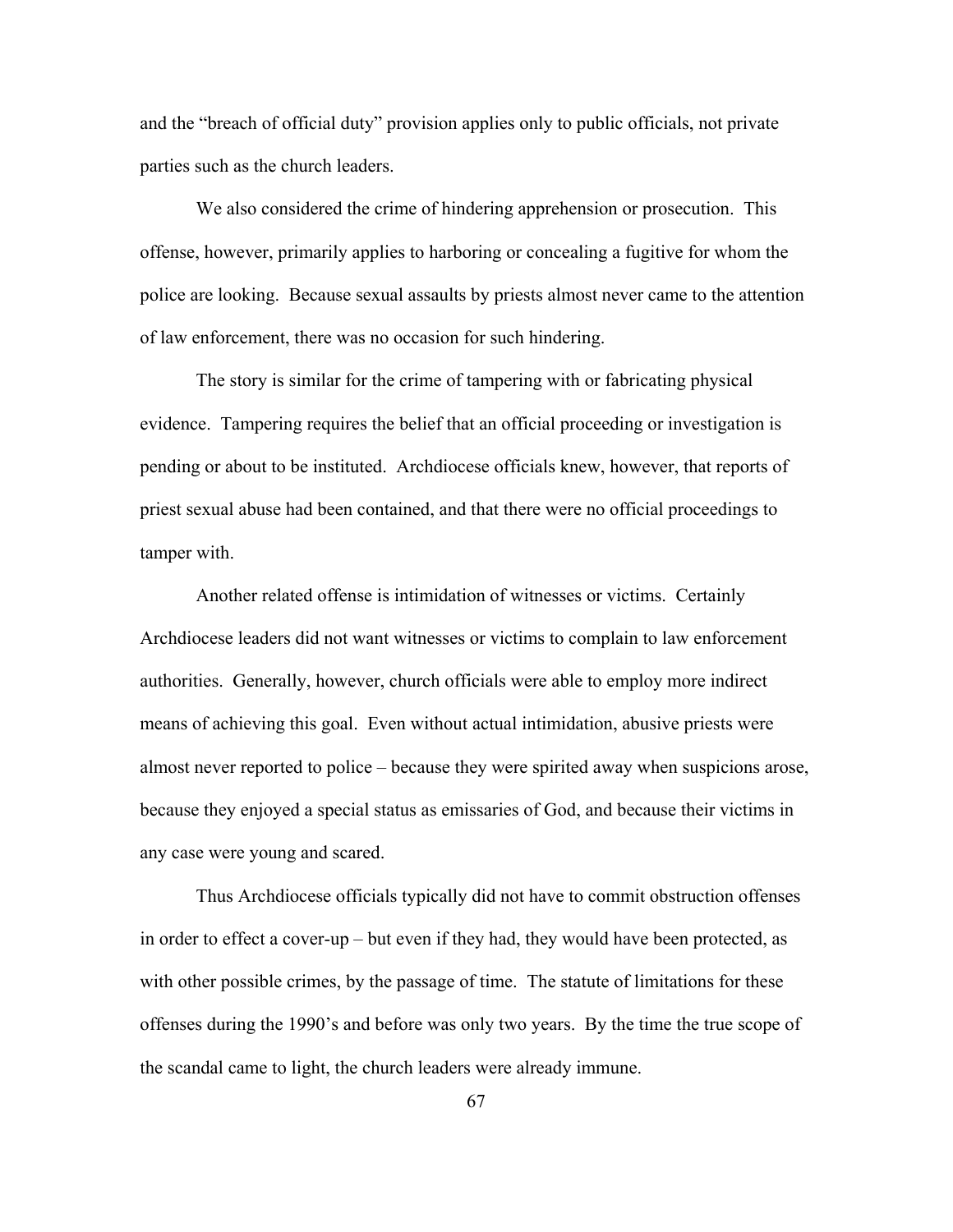There is one final offense in this category that calls for special comment – the failure to make a mandatory child abuse report under the Child Protective Services Law. The law requires reporting from anyone who, in the course of employment, comes into contact with children who have been abused. Archdiocese officials took the position that they were not bound by this requirement, even when they heard about abuse, because they themselves were not "in contact" with the children. The law should not allow such a troubling evasion of the reporting requirement. Nor is the current statute of limitations adequate for this important provision. We propose fixes below.

### **3.** *Prosecution of the Archdiocese – an "Unincorporated Association"*

 Even though individual officials escape prosecution, we also considered whether the Archdiocese itself could be prosecuted. After all, the policy of protecting abusive priests over abused children transcended the tenure of any particular official. While a committed leader could certainly have changed that culture, we felt that the Archdiocese as a whole should be held responsible for the decades of sexual abuse.

 Unfortunately, that too proved impossible under the law. The Philadelphia Archdiocese has organized itself as a legal entity in a way that leaves Pennsylvania law incapable of holding the Archdiocese criminally accountable. Although the Archdiocese of Philadelphia functions in a corporate fashion, it is technically an "unincorporated association," and therefore is treated more favorably under Pennsylvania criminal law than a corporation.

 Corporations can be prosecuted if a crime was authorized, requested, commanded, performed or recklessly tolerated by the board of directors or by a high manager.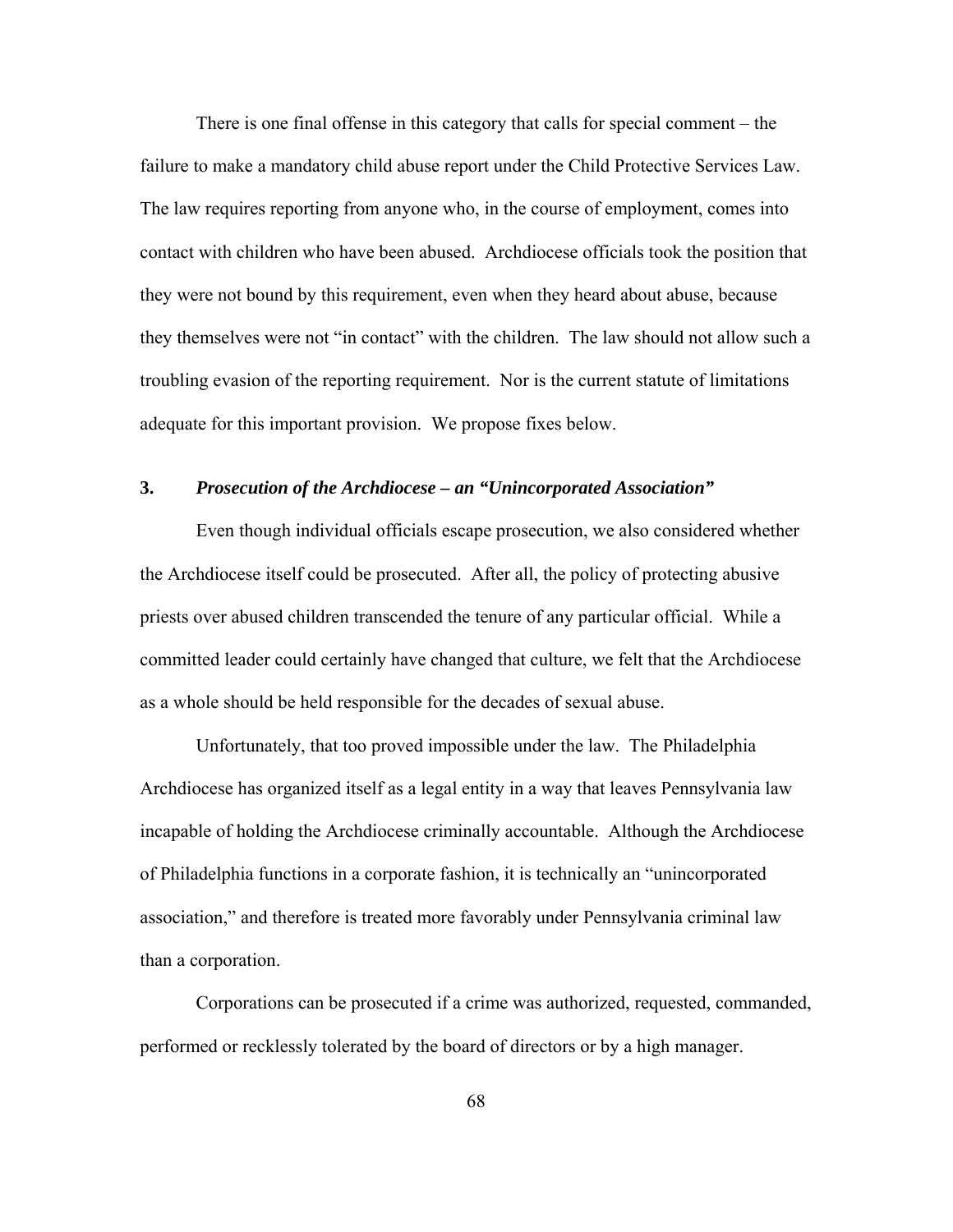Unincorporated associations, on the other hand, can be prosecuted only in very limited circumstances not applicable here – for instance, where a specific criminal offense expressly provides for the association's liability. The Archdiocese would be subject to prosecution under the corporate standard, because it clearly tolerated sexual assaults and consciously disregarded a substantial, unjustifiable and unreasonable risk that additional abuse would occur. But it avoids prosecution under the unincorporated standard, because none of the relevant offenses expressly addresses liability for mere associations.

 Under the vagaries of current Pennsylvania law, therefore, this final theory of prosecution is also unavailable.

### B. Recommendations of the Grand Jury

#### **1.** *Abolish the Statute of Limitations for Sexual Offenses Against Children.*

 We recommend that the statute of limitations be eliminated for the following crimes committed against children: 1) Rape, 18 Pa. C.S.A. § 3121; 2) Statutory Sexual Assault, 18 Pa. C.S.A. § 3122; 3) Involuntary Deviate Sexual Intercourse, 18 Pa. C.S.A. § 3123; 4) Sexual Assault, 18 Pa. C.S.A. § 3124.1; 5) Aggravated Indecent Assault, 18 Pa. C.S.A. § 3125; 6) Indecent Assault, 18 Pa. C.S.A. § 3126 (where the offense constitutes a course of conduct); 7) Sexual Exploitation of Children, 18 Pa. C.S.A. § 6320; 8) Endangering Welfare of Children, 18 Pa. C.S.A. § 4304; and 9) Corruption of Minors, 18 Pa. C.S.A. § 6301. Endangering Welfare of Children and Corruption of Minors also punish non-sexual conduct. We would eliminate the statute of limitations for these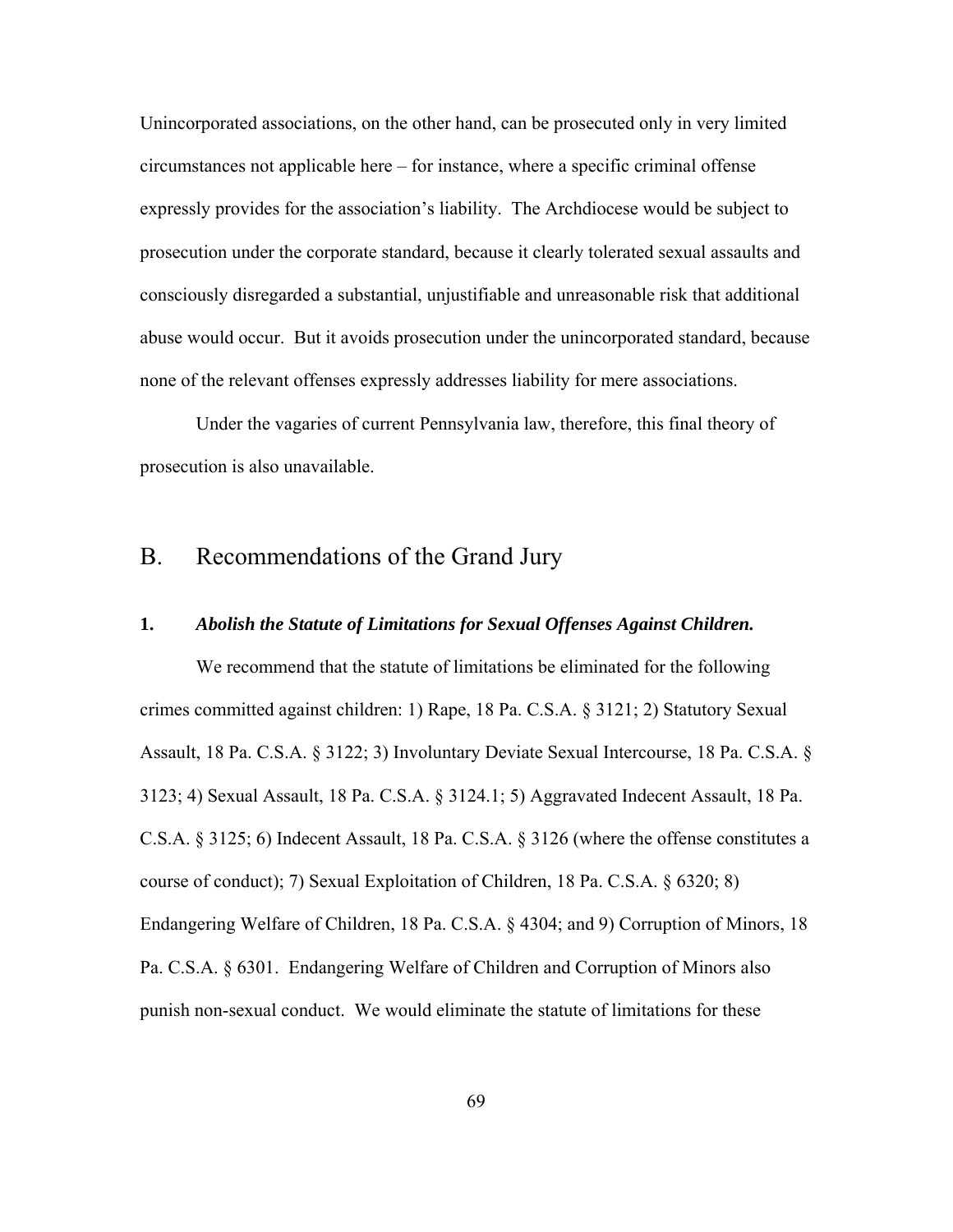crimes only as they relate to the sexual abuse of children or exposure of children to potential sexual abuse.

 Powerful psychological forces often prevent child sexual abuse victims from reporting the abuse until well into adulthood, if at all. Many victims feel that their abuse is their fault; many feel that they should not get their abusers into trouble; many are ashamed of their abuse; and many simply repress for decades any memories of the abuse. The harm that sexual abusers inflict on their child victims distinguishes crimes of sexual abuse of children from other crimes for which it is fair to impose a statute of limitations.

To maintain a statute of limitations for crimes involving the sexual abuse of children would be to reward abusers who choose children, the most defenseless victims. Because the harm inflicted by child sexual abuse is so deep and child victims are so vulnerable, the existence of any statute of limitations, however long, virtually ensures that some crimes will not be timely reported and too many abusers will never have to pay for their crimes. It is time to stop giving a pass to child abusers who count on the statute of limitations and the fears and immaturity of their victims to avoid criminal liability.

 No constitutional provision or other law would prevent Pennsylvania from eliminating the statute of limitations for sexual crimes committed against children. Pennsylvania has no statute of limitations for other serious crimes: murder, voluntary manslaughter, conspiracy to commit murder or solicitation to commit murder if a murder results from the conspiracy or solicitation, any felony perpetrated in connection with a murder of the first or second degree, and fatal vehicular accidents where the accused is the driver. There is no reason the Legislature could not determine that any or all crimes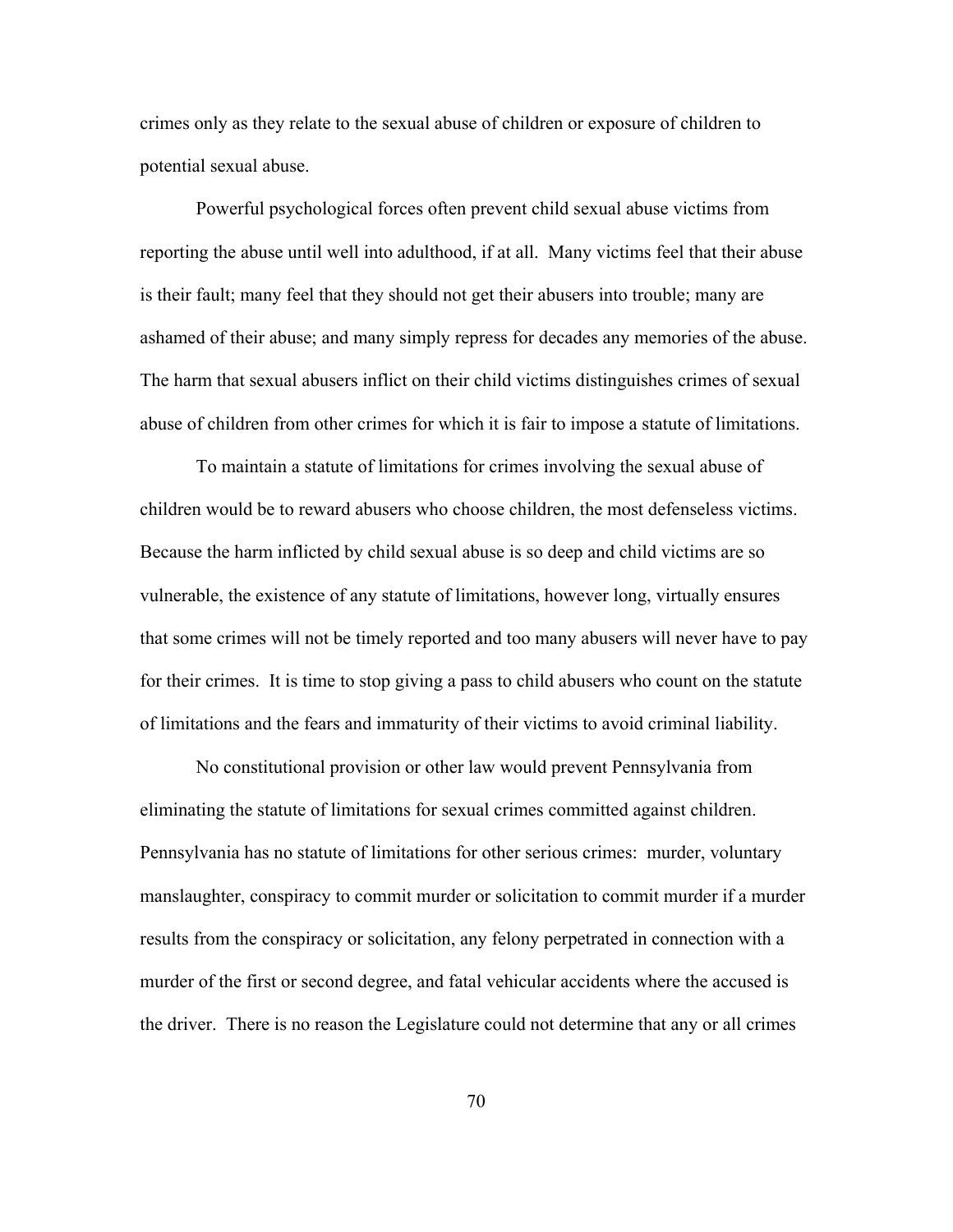of child sexual abuse are serious enough to merit the elimination of the statute of limitations.

 Moreover, several other states have statutes of limitations that allow child sexual abuse prosecutions regardless of when the abuse occurred. Some states, such as South Carolina and Wyoming, do not have criminal statutes of limitations at all. Some states, such as Kentucky and West Virginia, have no statute of limitations for felony offenses. Some states have specifically enacted legislation abolishing statutes of limitations for some or all sexual crimes committed against children. Thus, Alabama has no statute of limitation for any sex offense involving a victim younger than sixteen; Maine has no statute of limitations for incest, unlawful sexual contact, sexual abuse of a minor, rape or gross sexual assault committed against children younger than sixteen; Alaska has no statute of limitations for felony sexual abuse of a minor; and Rhode Island has no statute of limitations for rape, first degree sexual assault, or first or second degree child molestation sexual assault.

 Even a former official of the Archdiocese has recognized the need for this proposal. Edward Cullen, who was Cardinal Bevilacqua's Vicar of Administration, and who has since himself been elevated to bishop, was asked about the issue during his grand jury testimony. "I think it would be good for society if they had no statute of limitations," acknowledged Bishop Cullen. "I really do. Yes, I do."

 It is distressing that a technical, procedural, and somewhat arbitrary rule, a statute of limitations, is the primary barrier precluding the prosecution of priests who sexually abused minors and those who covered up the crimes and allowed them to occur. Whatever justifications exist for statutes of limitation, those justifications are clearly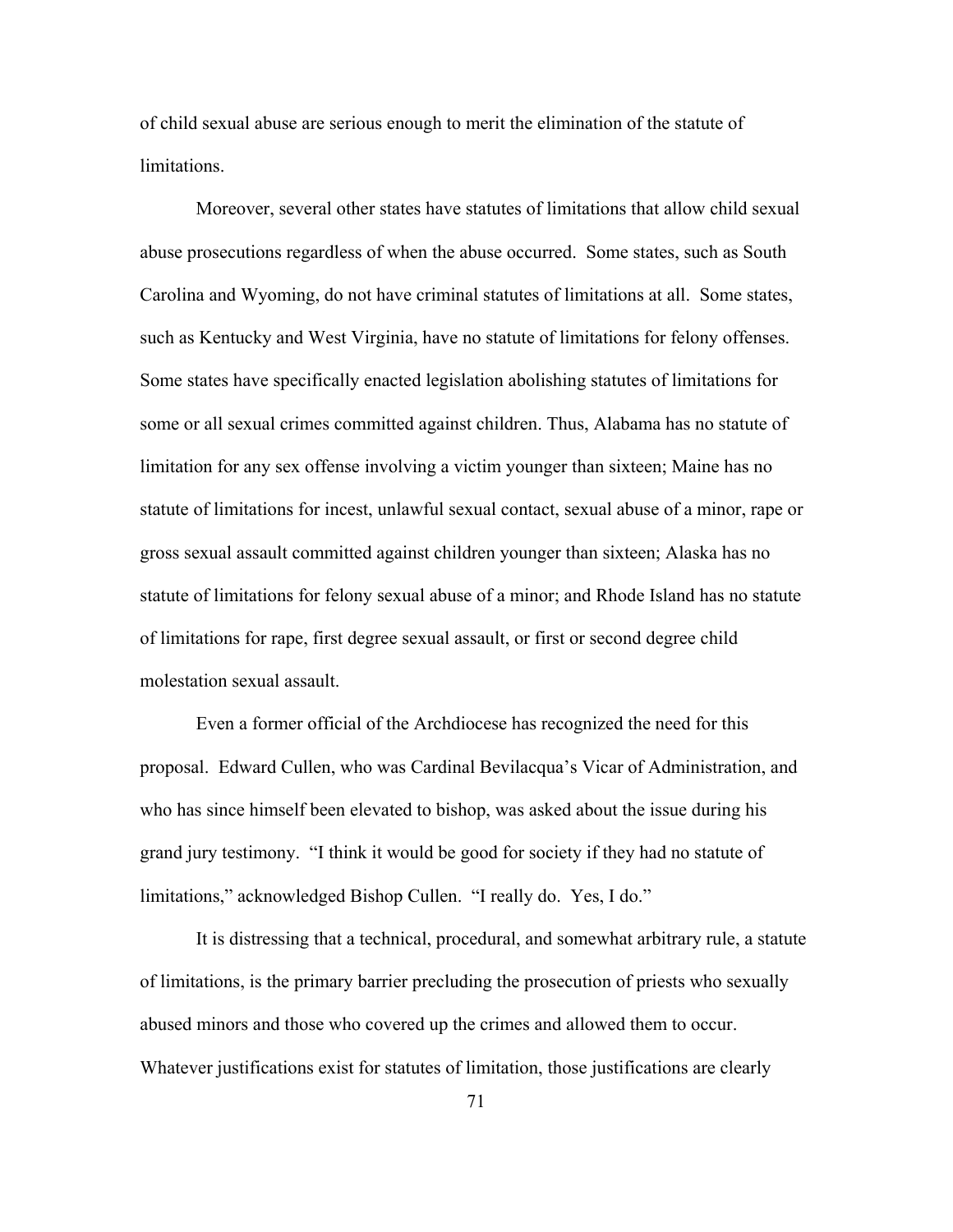outweighed where the sexual abuse of children is concerned. Society's interest and responsibility in protecting its children is paramount.

### **2.** *Expand the offense of endangering welfare of children*.

 In 1996, the Legislature amended the crime of endangering welfare of children to provide that those who commit endangering as a course of conduct are guilty of a felony of the third degree. We recommend, if the statute is unclear, that a clause be added providing that a person commits endangering as a course of conduct where he endangers at least two children once or one child twice. We further recommend that a person "supervising the welfare of a child" be defined to include: 1) a person who has direct contact with a child or children, *and* 2) a person who employs or otherwise supervises a person who has direct contact with a child or children.

 The proposed amendments are designed to address two potential problems with the existing statute. First, we believe that, where a supervisor places a child in continuing contact with a person known to represent a risk to children, that placement constitutes multiple acts and, therefore, endangerment as a course of conduct. Second, we believe it will be helpful to clarify that even a person who does not directly come into contact with a child may nevertheless be supervising the welfare of the child in a very real sense. An Archdiocesan leader, daycare supervisor or Boy Scout official can endanger the welfare of a child without having direct day-to-day contact with children.

 We also recommend one further expansion of the offense of endangering welfare of children. Currently, the statute limits liability to those who "knowingly" place a child in danger. As our investigation demonstrates, however, it isn't hard for the people at the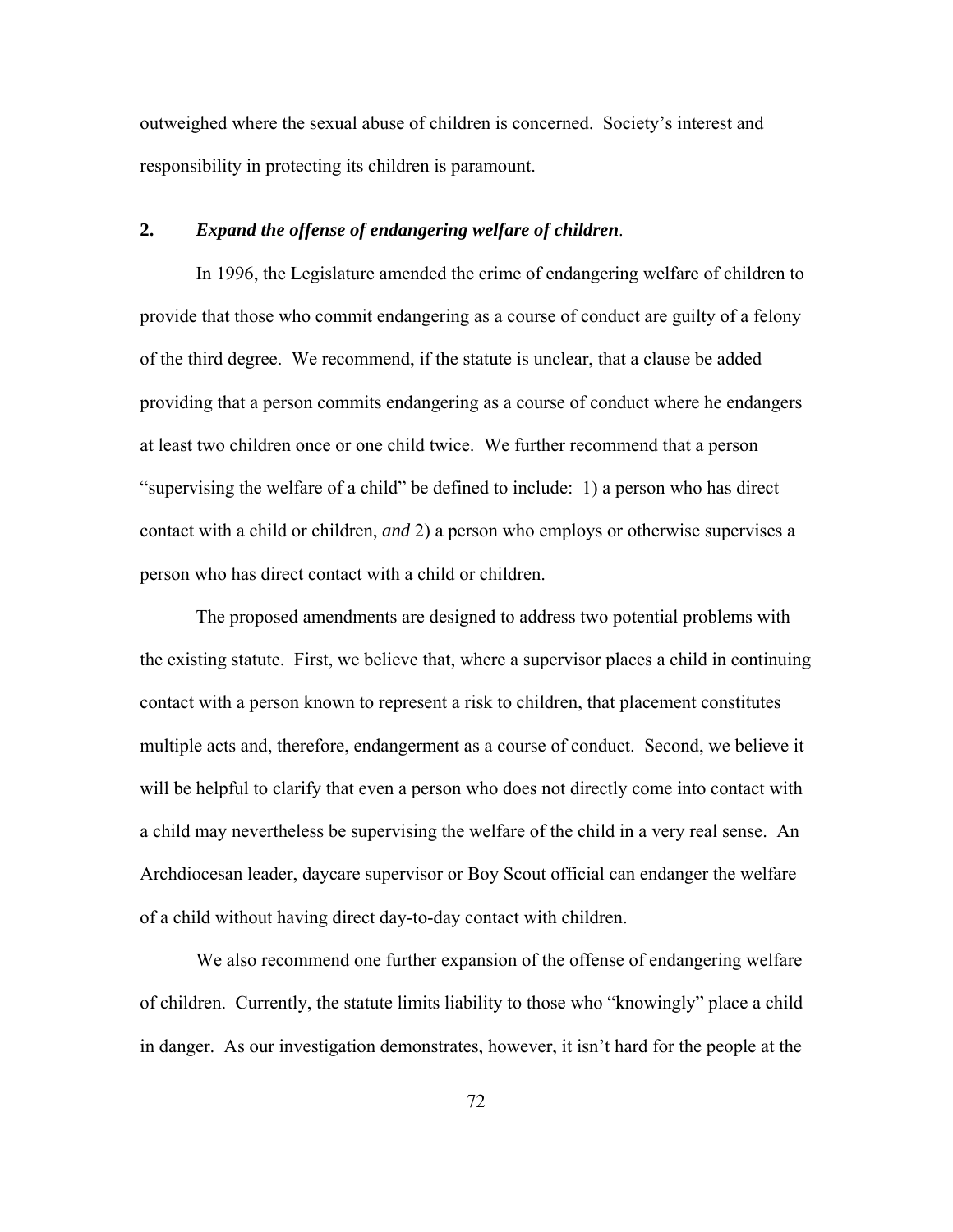top – the people with real power, who should have real responsibility – to close their eyes to danger, enabling them to claim that they lacked "knowledge." We believe that, given the vulnerability of children, reckless disregard should be sufficient to create exposure to criminal liability.

### **3.** *Increase the penalty for indecent assault*.

 We recommend amendment of the indecent assault statute, 18 Pa. C.S.A. § 3126, to provide that, if the indecent contact with the victim is a course of conduct, it will be graded as a felony of the second degree where the victim is less than 13 years of age, and a felony of the third degree where the victim is older than 13. A spur-of-the-moment grab is obviously a very different crime than a long-term effort to exploit a relationship for unwelcome physical contact. The grading of the offense should reflect this significant difference.

### **4.** *Tighten the Child Protective Services Law reporting requirement*.

 We found that Archdiocesan officials used loopholes in the law to avoid reporting abuse to law enforcement authorities, and we want those loopholes closed.

 The Pennsylvania Child Protective Services Law currently requires professionals, including clergy, to report abuse when, in the course of their employment, occupation or practice of their profession, they come into contact with children whom they have reasonable cause to suspect are abused. The law arguably applies, however, only where the child personally comes before the reporter. The statute should be amended to clarify that a mandatory reporter must report an allegation of abuse to authorities regardless of whether the source of the report is the child himself or herself or anyone else.

As we have learned from this investigation, although the Archdiocese and its

employees have been mandatory reporters since at least 1996, Archdiocese officials read

the law as narrowly as they could, so that if they did not have personal contact with an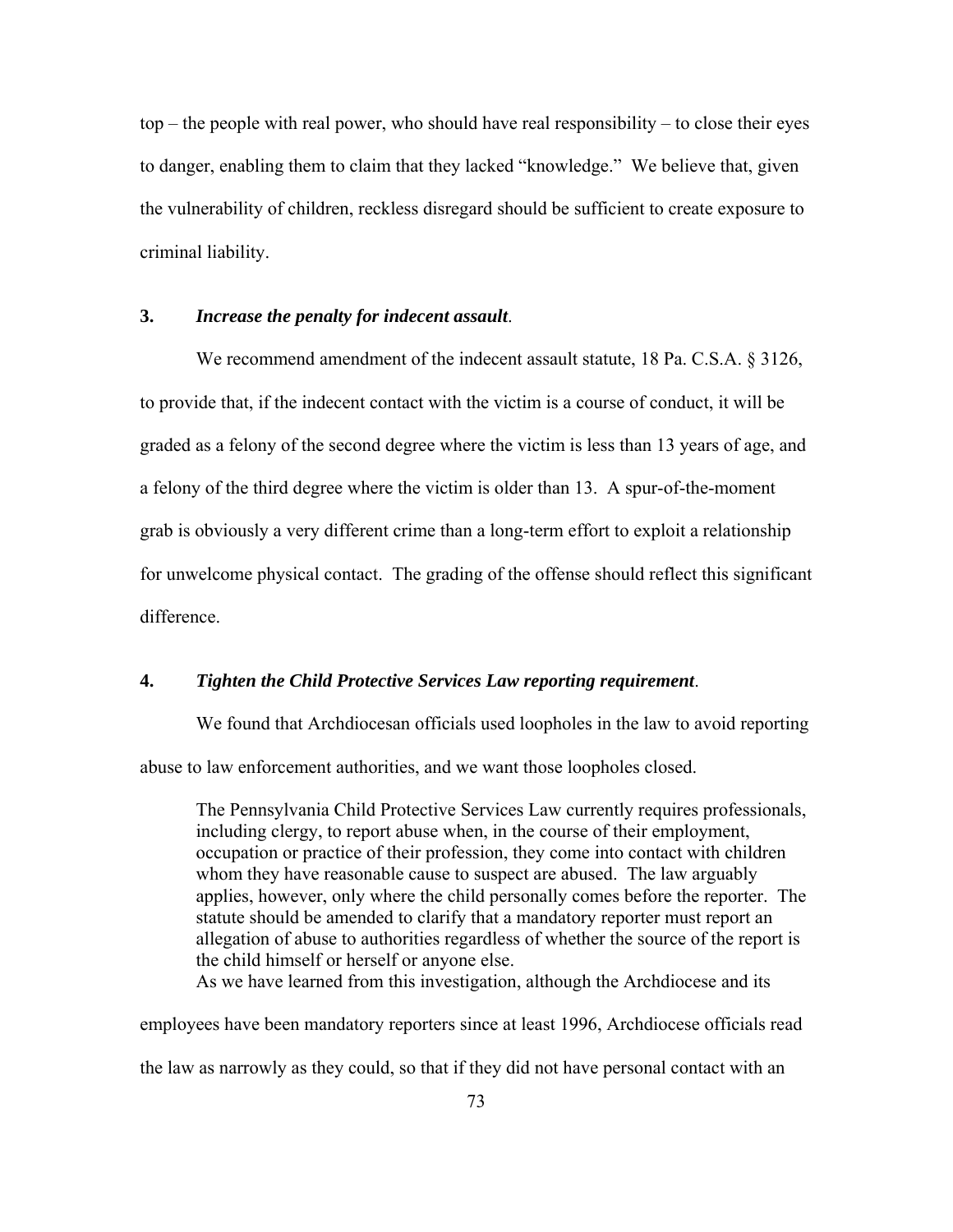abused child, they felt no obligation to report the abuse – no matter how accurate the source of the information. Our proposed revision would answer this effort to enfeeble the statute: the employer must report the abuse whether he learns about it from the child or someone else having knowledge.

 We also recommend another change affecting the reporting requirement: extend the applicable statute of limitation. Currently, only a two-year window applies, whether the failure to report is a one-time oversight or, as it was here, an ongoing policy. The reporting statute already appropriately raises the grading of the offense where there is a pattern of failing to report. We believe that, where such a pattern exists, the statute of limitations should be increased from two years to five years. An institution that steadfastly fails to report child abuse should not be immune from prosecution if it successfully manages to hide its conduct for 24 months.

### **5.** *Amend the Child Protective Services Law to require background checks in nonschool organizations*.

 A separate provision of the Child Protective Services law currently requires background checks for applicants for employment in schools. 23 Pa. C.S.A. § 6355. Non-school employers are not obligated to perform such checks, even if their employees and volunteers have extensive contact with children. We would amend the statute to require all employers and organizations to perform background checks on all of their employees or volunteers who have regular contact with children.

 This proposed amendment derives from our discovery that no law requires the Archdiocese to conduct background checks of church employees who have contact with children outside of an official school setting. Clergy are entrusted with children in many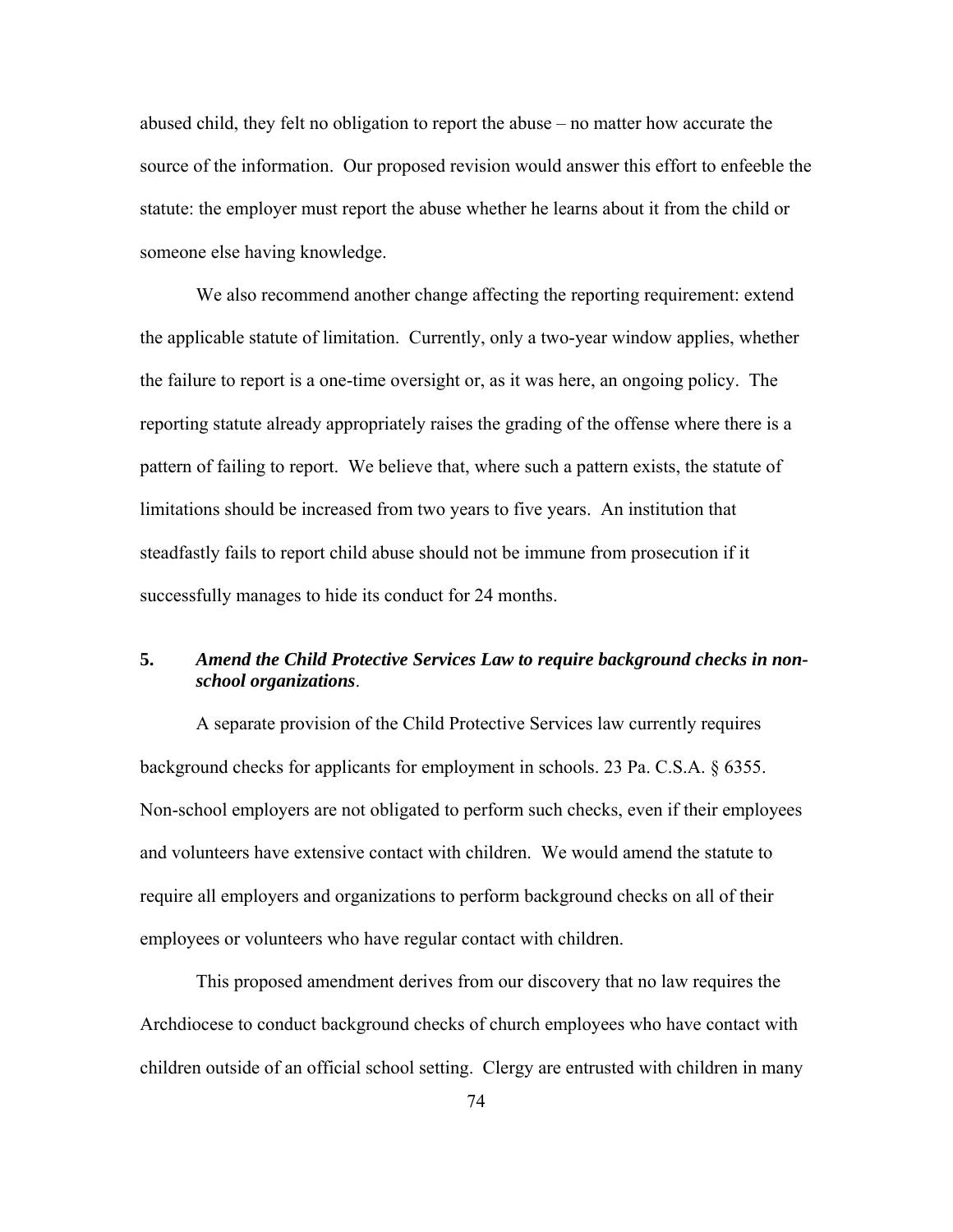roles – for example, as supervisors of altar servers, as employers of children in rectory jobs, as confessors, as CYO supervisors, and as children's coaches. We believe that an employer who places a person in substantial contact with children, whether as a teacher or in any other activity, should have to perform a background check of that employee or volunteer.

### **6.** *Hold Unincorporated Associations to the Same Standard as Corporations for Crimes Concerning the Sexual Abuse of Children.*

 Currently, legal corporations can be criminally culpable if a statute so provides or if "the commission of the offense was authorized, requested, commanded, performed or recklessly tolerated by the board of directors or by a high managerial agent acting in behalf of the corporation within the scope of his office or employment." 18 Pa. C.S.A. § 307. Certainly the decades-long cover-up of priest sexual abuse was authorized and performed by high managerial agents acting on behalf of the Philadelphia Archdiocese within the scope of their employment. But the Archdiocese is not technically a corporation; it is instead considered to be an "unincorporated association." Unincorporated associations like the Archdiocese can be held criminally culpable only if a statute expressly provides for the association's culpability.

We do not believe that an entity's decision to select one corporate form instead of another should determine whether it can be criminally prosecuted for its actions or inactions resulting in the sexual abuse of children. Other jurisdictions do not maintain such a distinction based on corporate status. We would amend 18 Pa. C.S.A. § 307 to provide that, where a corporation would be guilty of an offense relating to the sexual abuse of children, an unincorporated association committing the same act would also be criminally culpable.

### **7.** *Enlarge or eliminate statutes of limitation on civil suits.*

 As a grand jury, our function is of course limited to examination and application of criminal offenses. We recognize the reality, however, that civil liability may also provide a disincentive to the kind of systemic sexual abuse that occurred here. Indeed, Archdiocese officials never seemed to believe that clergymen could ever go to jail for abusing, or allowing the abuse of, children; but they did display an obvious fear that they would be sued for such conduct. For many victims of sexual abuse by priests, civil liability may be the only available means to seek recognition of their injuries and a measure of repose. Moreover, unlike statutes of limitation for criminal offenses, the time for bringing a civil suit can be lawfully extended or revived even after the original limitations period has expired.